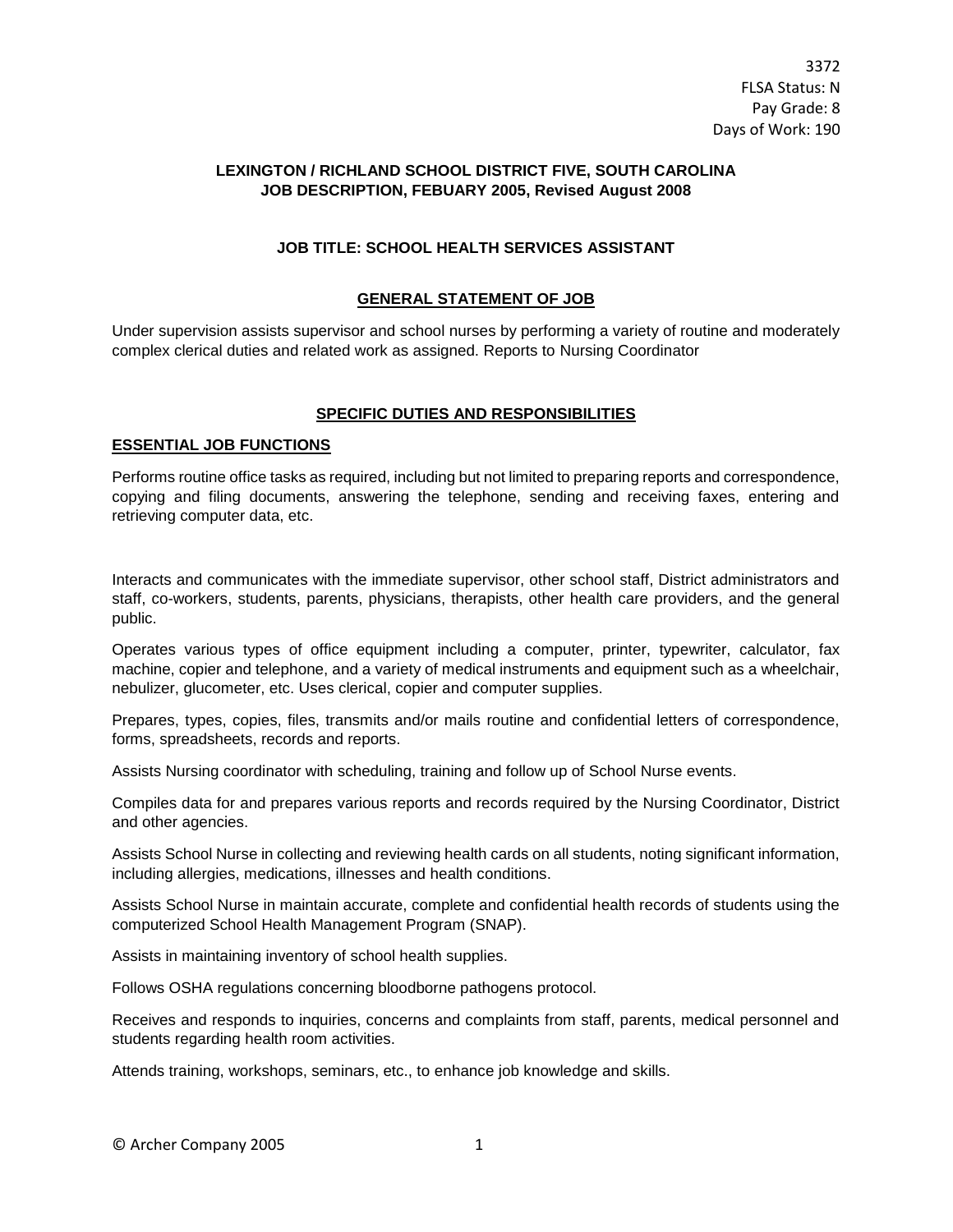### **ADDITIONAL JOB FUNCTIONS**

Assists with school registration events and procedures.

May repair damaged eyeglasses as needed.

Performs related duties as required..

#### **MINIMUM TRAINING AND EXPERIENCE**

Requires a high school diploma or GED equivalent supplemented by some experience working with children, preferably in a health care or educational setting, or an equivalent combination of education, training and experience that provides the required knowledge, skills and abilities. Must possess CPR and First Aid certifications. Must possess a valid state driver's license

## **MINIMUM QUALIFICATIONS OR STANDARDS REQUIRED TO PERFORM ESSENTIAL JOB FUNCTIONS**

**Physical Requirements**: Requires sedentary work that involves walking or standing some of the time and involves exerting up to 10 pounds of force on a recurring basis or routine keyboard operations.

**Data Conception**: Requires the ability to compare and/or judge the readily observable, functional, structural or compositional characteristics (whether similar to or divergent from obvious standards) of data, people or things.

**Interpersonal Communication**: Requires the ability of speaking and/or signaling people to convey or exchange information. Includes receiving assignments and/or directions from supervisor.

**Language Ability**: Requires the ability to read a variety of policy and procedure manuals, computer manuals, reference materials, etc. Requires the ability to enter data into computer and prepare reports, correspondence, budgets, etc., with proper format, punctuation, spelling and grammar, using all parts of speech. Must be able to speak with poise, voice control and confidence and to articulate information to others.

**Intelligence**: Requires the ability to apply logical thinking to define problems, collect data, establish facts and draw valid conclusions; to interpret an extensive variety of instructions in oral, written or diagrammatic form; to deal with several abstract and concrete variables. Requires the ability to make independent judgments in the absence of supervisor; to acquire knowledge of topics related to primary occupation. Must have the ability to comprehend and interpret received information and the ability to comprehend and implement basic office machinery functions.

**Verbal Aptitude**: Requires the ability to record and deliver information, to explain procedures, to follow oral and written instructions. Must be able to communicate effectively and efficiently with persons of varying educational and cultural backgrounds.

**Numerical Aptitude**: Requires the ability to add and subtract totals, to multiply and divide, to determine percentages and decimals, to determine time. Must be able to use practical applications of fractions, percentages, ratio and proportion.

**Form/Spatial Aptitude**: Requires the ability to inspect items for proper length, width and shape, and visually read various information.

**Motor Coordination**: Requires the ability to coordinate hands and eyes rapidly and accurately in using automated office equipment and communications machinery.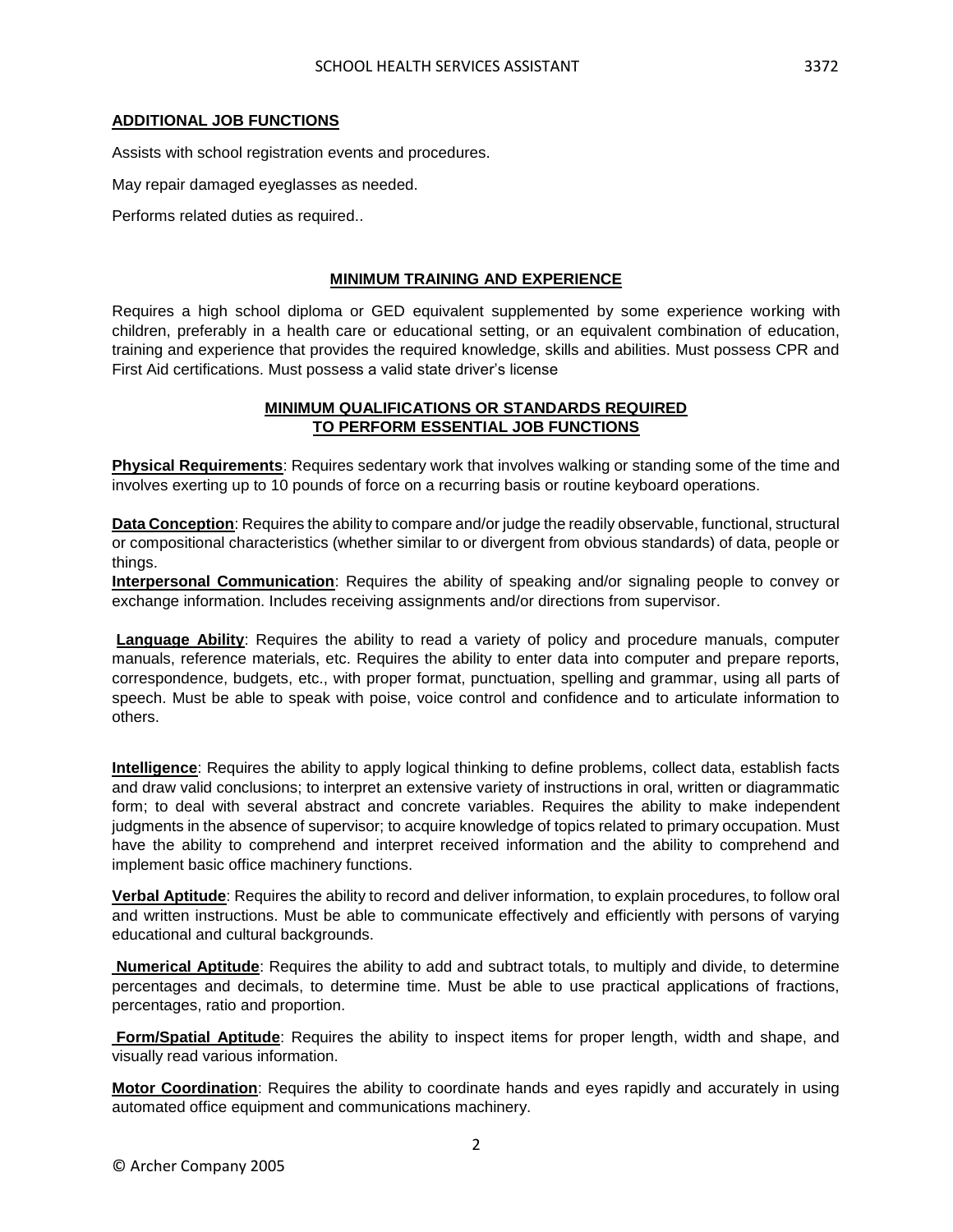**Manual Dexterity**: Requires the ability to handle a variety of items including computer keyboards, office equipment, control knobs, switches, etc. Must have minimal levels of eye/hand/foot coordination.

**Color Discrimination**: Requires the ability to differentiate between colors and shades of color.

**Interpersonal Temperament**: Requires the ability to deal with people beyond giving and receiving instructions. Must be adaptable to performing under moderate stress when confronted with an emergency or tight deadline. The worker is subject to tension as a regular, consistent part of the job.

**Physical Communication**: Requires the ability to talk and hear: (talking: expressing or exchanging ideas by means of spoken words; hearing: perceiving nature of sounds by ear). Must be able to hear and understand communications through a telephone.

# **PERFORMANCE INDICATORS**

**Knowledge of Job**: Is knowledgeable in the methods, policies and procedures of the Lexington Richland School District Five pertaining to specific duties of the Health Room Assistant. Is knowledgeable in the laws, ordinances, standards and regulations pertaining to the specific duties and responsibilities of the position. Is able to make sound, educated decisions. Has knowledge of the materials, equipment, procedures and standards employed in school health care services. Has knowledge of and the ability to comply with health care policies and procedures established by the County Health Department and School District. Is able to recognize symptoms of various illnesses and take appropriate action in the best interest of the patient and other students. Is able to administer first aid and CPR as necessary. Is able to communicate effectively and patiently with students. Has knowledge of available medical and social resources for the care and treatment of the ailing and ill. Has knowledge of public health laws and regulations relating to sanitation and the control of communicable diseases. Is able to help ensure school adherence to bloodborne pathogens protocols and other health / sanitation guidelines. Has the ability to offer assistance to co-workers and employees of other departments as required. Is able to read and interpret medical reference books, lab reports and health screening results, and related materials pertaining to the responsibilities of the job. Knows how to prepare reports, correspondence, health records, etc. with accuracy and confidentiality. Has knowledge of and is able to use modern office practices and equipment, including computers for word processing and records management. Has knowledge of proper English usage, vocabulary, punctuation and spelling; has the mathematical ability to handle required calculations. Has knowledge of the terminology and various professional languages used within the department. Knows how to maintain effective relationships with personnel of other departments, professionals and members of the public through contact and cooperation. Knows how to react calmly and quickly in emergency situations. Has the ability to learn and utilize new skills and information to improve job performance and efficiency.

**Quality of Work**: Maintains high standards of accuracy in exercising duties and responsibilities. Exercises immediate remedial action to correct any quality deficiencies that occur in areas of responsibility. Maintains high quality communication and interaction with internal and external entities with whom the position interacts.

**Quantity of Work**: Performs described Essential Functions and related assignments efficiently and effectively in order to produce quantity of work which consistently meets established standards and expectations.

**Dependability:** Assumes responsibility for completing assigned work. Completes assigned work within deadlines in accordance with directives, policy, standards and prescribed procedures. Maintains accountability for assigned responsibilities in the technical, human and conceptual areas.